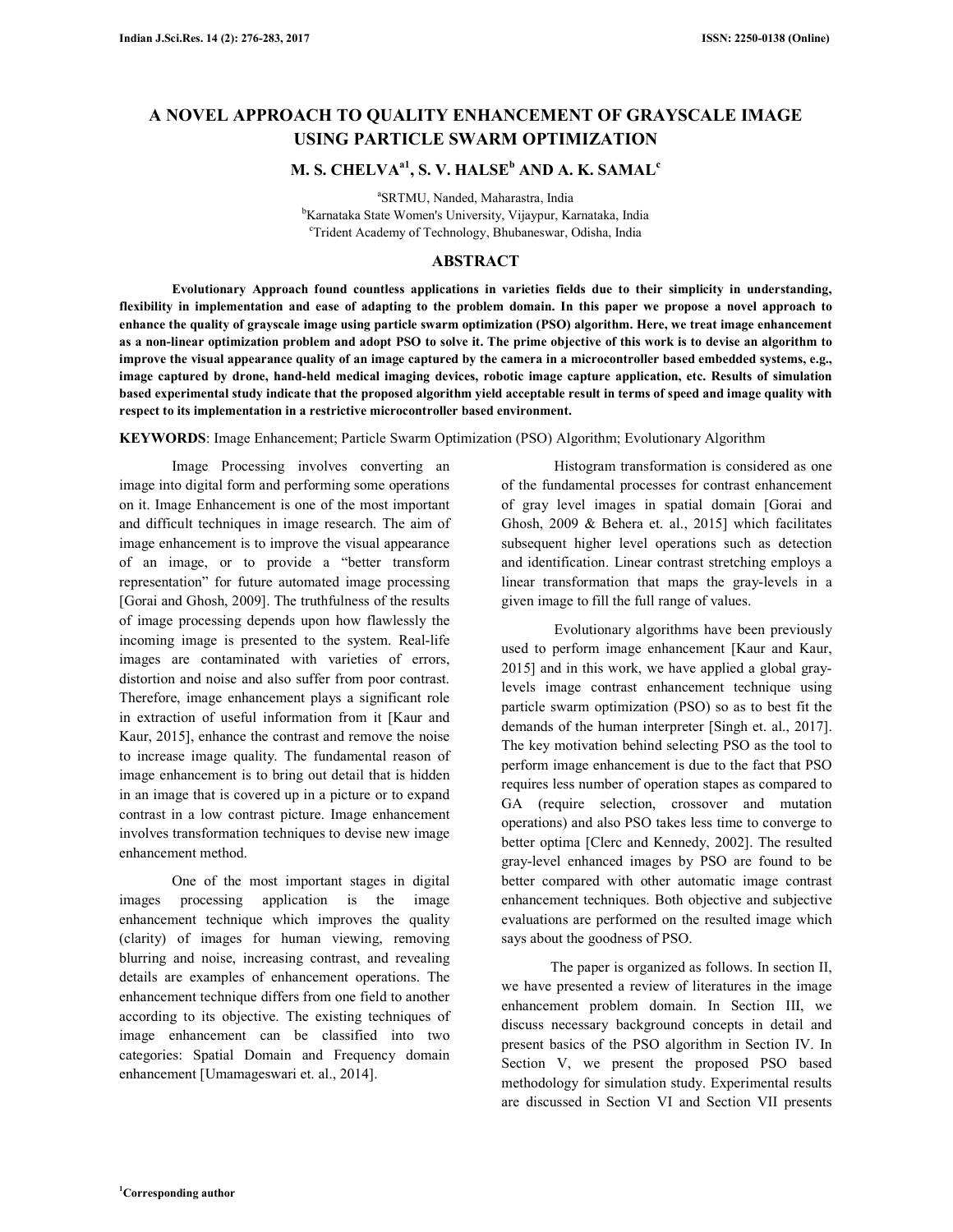concluding remarks on the work presented through this paper.

## **SURVEY OF LITERATURE**

 There are many approaches to manipulate the images to enhance its quality or serve as means of superior input in terms of image quality for other automated image processing techniques.

 Maini and Aggarwal [2010] in their paper presented a comprehensive review of various digital image enhancement techniques adopted to provide a multitude of choices for improving the visual quality of images. The paper provides an overview of factors suitable to make appropriate choice of image enhancement techniques influenced by the imaging modality, task at hand and viewing conditions. Paper by Gogna and Tayalm [2012] presents a comprehensive review of the study of suitability of various evolutionary algorithms based metaheuristic techniques such as Genetic Algorithm (GA) and Differential Evolution Algorithm (DEA) for image enhancement applications. The results of image enhancement obtained using different evolutionary algorithms are compared amongst themselves and also with the output of histogram equalization method. Kaur and Kaur [2015] in their paper have presented comprehensive review of a couple of techniques such as Histogram Equalization, Adaptive Histogram Equalization, etc. that seek to improve the visual appearance of an image or uplift the image to a level that is better fitted to further analysis by an individual or machine. Authors Bedi and Khandelwal [2013] have presented a critical review of various image enhancement techniques in spatial domain and classify them with an attempt to evaluate shortcomings and fulfil the general needs in the field of active image processing research. Umamageswari et. al., [2014] have presented application of various transformation techniques to devise new image enhancement method to enhance the image as well as to preserve the naturalness of an image from the sensations of color perspective.

 In the paper by Lee and Cho [2012] have proposes application of DEA based automatic image enhancement technique to achieve improvement in the image captured by the camera sensor in mobile devices. Subjective test shows the usefulness of the DEA based approach proposed.

 Khunger et al. [2016] in their paper presented an embedded system application where image

enhancement techniques are adopted for bringing online corrections to the images captured by autonomous underwater vehicles that get blurred due to shadows generated. Proposed approach adopts contrast equalization by contrast limited adaptive histogram equalization followed by Homomorphic filtering, wavelet de-noising, bilateral filter and then applying contrast and intensity stretching for normalizing the color values. Performance of the proposed approach was assessed using Peak Signal to Noise Ratio (PSNR), Mean Square Error (MSE), and Signal to Noise Ratio (SNR) of the images and established the validity of the proposed approach. Author Nichal et. al., [2013] demonstrated a novel approach of enhancing contrast quality of gray scale image in medical imaging, remote sensing, and electron microscopy and in many real life applications that suffer from poor picture contrast. The purposed approach attempts different image enhancement methods to employs such as Histogram Equalization (HE) and Discrete Wavelet Transform (DWT) to increase image visibility and details and their performance was comparatively studied considering common factors such as enhancement efficiency, computational requirements, noise amplification, user intervention and application suitability. Sahani et. al., [2015] in their paper presented a study referring to image processing application in designing an embedded system with simple interface so that the system is user friendly, where image enhancement feature is of paramount significance. Traditional approaches such as Histogram equalization (HE) and contrast limited adaptive histogram equalization (CLAHE) are found to exhibit unnatural results. To improve upon, authors have suggested a new method, known as contrast limited adaptive histogram equalization with variable enhancement degree (CLAHEwVED) that gives better result as compared to HE and CLAHE. Chen et. al., [2004] presents significance of image enhancement in a fingerprint verification system as a mobile phone and embedded system application and suggests a special Gabor filter parameter selection constraint to reduce the computing complexity of the kernel generation step. Suggested approach exhibits to achieve significant speed improvement and is almost as effective as the traditional floating-point based implementation. Deborah et. al., [2010] in their paper present approaches to enhance the performance of character readability from old typewritten documents using GA based optical character recognition by tuning the fitness function. The paper presents results of comparative study of several fitness functions and shows that background variance (BV) is likely to be the best fitness function as it gives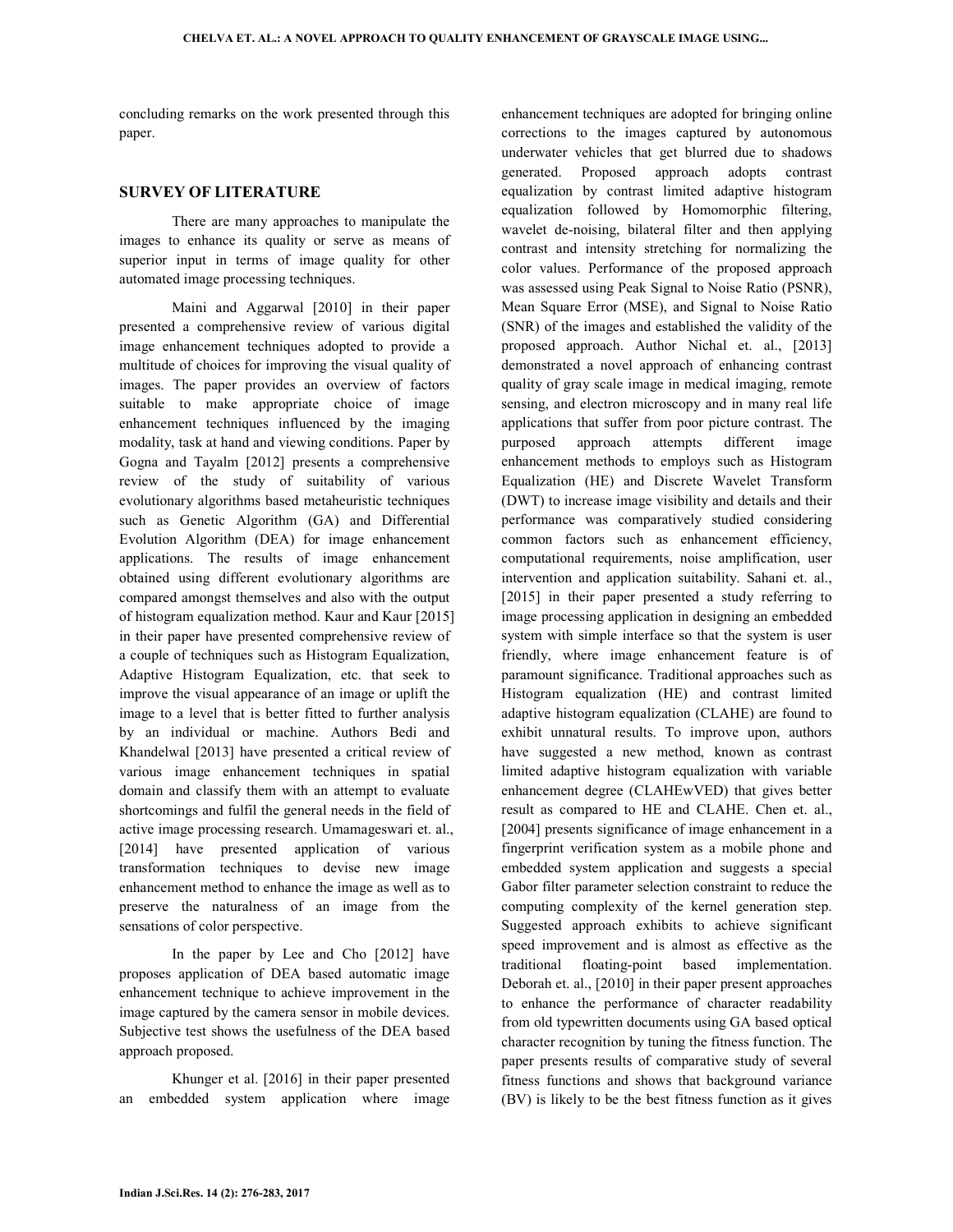the highest correlation. The PSO based image enhancement approach presented in this paper is targeted mostly for embedded system application.

## **BACKGROUND CONCEPTS**

 For image enhancement task, a transformation function is required which will take the intensity value of each pixel from the input image and generate a new intensity value for the corresponding pixel to produce the enhanced image. To evaluate the quality of the enhanced image automatically, an evaluation function is needed which will tell us about the quality of the enhanced image. In this section we describe the function used for the proposed work.

#### **Transformation Function**

 Image enhancement done on spatial domain uses a transform function which generates a new intensity value for each pixel of the  $M \times N$  original image to generate the enhanced image, where M denotes the number of columns and N denotes the number of rows. The enhancement process can be denoted by:

$$
g(i,j) = T[g(i,j)]\tag{1}
$$

where  $f(i,j)$  is the gray value of the  $f(i,j)$ <sup>th</sup> pixel of the input image and  $g(i,j)$  is the gray value of the  $(i,j)$ <sup>th</sup> pixel of the enhanced image, T is the transformation function. Local enhancement method apply transformation on a pixel considering intensity distribution among its neighboring pixels. Adaptive histogram equalization (AHE) is one such local enhancement method which gives good result. However the expensive computational overhead makes AHE a prohibitive choice. The method used in this paper is less time consuming and is similar to statistical scaling [1]. The function used here is designed in such a way that it takes both global as well as local information to produce the enhanced image. Local information is extracted from a user defined window of size  $n \times n$ . The transformation T is defined as:

$$
g(i,j) = K(i,j)[f(i,j) - c \times m(i,j)] + m(i,j)^{a}
$$
 (2)

In eq. (2), a and c are two parameters,  $m(i,j)$  is the local mean of the  $(i,j)$ <sup>th</sup> pixel of the input image over a  $n \times n$  window and  $K(i,j)$  is enhancement function which takes both local and global information into account, Expression for local mean and enhancement function are defined as:

$$
m(i, j) = \frac{1}{n \times n} \sum_{x=0}^{n-1} \sum_{y=0}^{n-1} f(x, y)
$$
 (3)

One form of the enhancement function  $K(i,j)$ , used in this work is:

$$
K(i, j) = \frac{k.D}{\sigma(i, j) + b} \tag{4}
$$

 where k, and b are two parameters, D is the global mean and  $\sigma(i,j)$  is the local standard deviation of  $(i,j)$ <sup>th</sup> pixel of the input image over a n  $\times$  n window, which are defined as:

$$
D = \frac{1}{M \times N} \sum_{i=0}^{M-1} \sum_{j=0}^{N-1} f(x, y)
$$
 (5)

$$
\sigma(i,j) = \sqrt{\frac{1}{n \times n} \sum_{x=0}^{n} \sum_{y=0}^{n} (f(x,y) - m(i,j))^2}
$$
(6)

 The final form of the transformation function appears as given below:

$$
g(i, j) = \frac{k.D}{\sigma(i, j) + b} [f(i, j) - c \times m(i, j)] + m(i, j)^a \tag{7}
$$

 Using this transformation eq. (7), contrast of the image is stretched considering local mean as the center of stretch. Four parameters introduced in the transformation function are: a, b, c and k trigger large variations in the processed image.

#### **Evaluation Criteria**

 To evaluate the quality of an enhanced image without human intervention, we need an objective function which will say all about the image quality. Many objective functions have been suggested in [Gorai and Ghosh, 2009 & Behera et. al., 2015]. In this paper, the objective function is formed by combining three performance measures, namely entropy value, sum of edge intensities and number of edgels (edge pixels). It is observed that compared to the original image good contrast enhanced image has more number of edgels [Gorai and Ghosh, 2009 & Behera et. al., 2015] and enhanced version should have a higher intensity of the edges [Braik et. al., 2007]. But these two are not sufficient to test an enhanced image; therefore one more measure has been taken into consideration, i.e. entropy value of the image that reveals the information content in the image. If the distribution of the intensities is uniform, then we can say that histogram is equalized and the entropy of the image will be more. The objective function considered here is:

$$
F(I_e) = \log(\log(E(I_s))) \times \frac{n_e \cdot \text{edges}(I_s)}{M \times N} \times H(I_e)
$$
(8)

In the above mentioned eq.  $(8)$ ,  $I_e$  is the enhanced image of  $I_0$  (the original image) produced by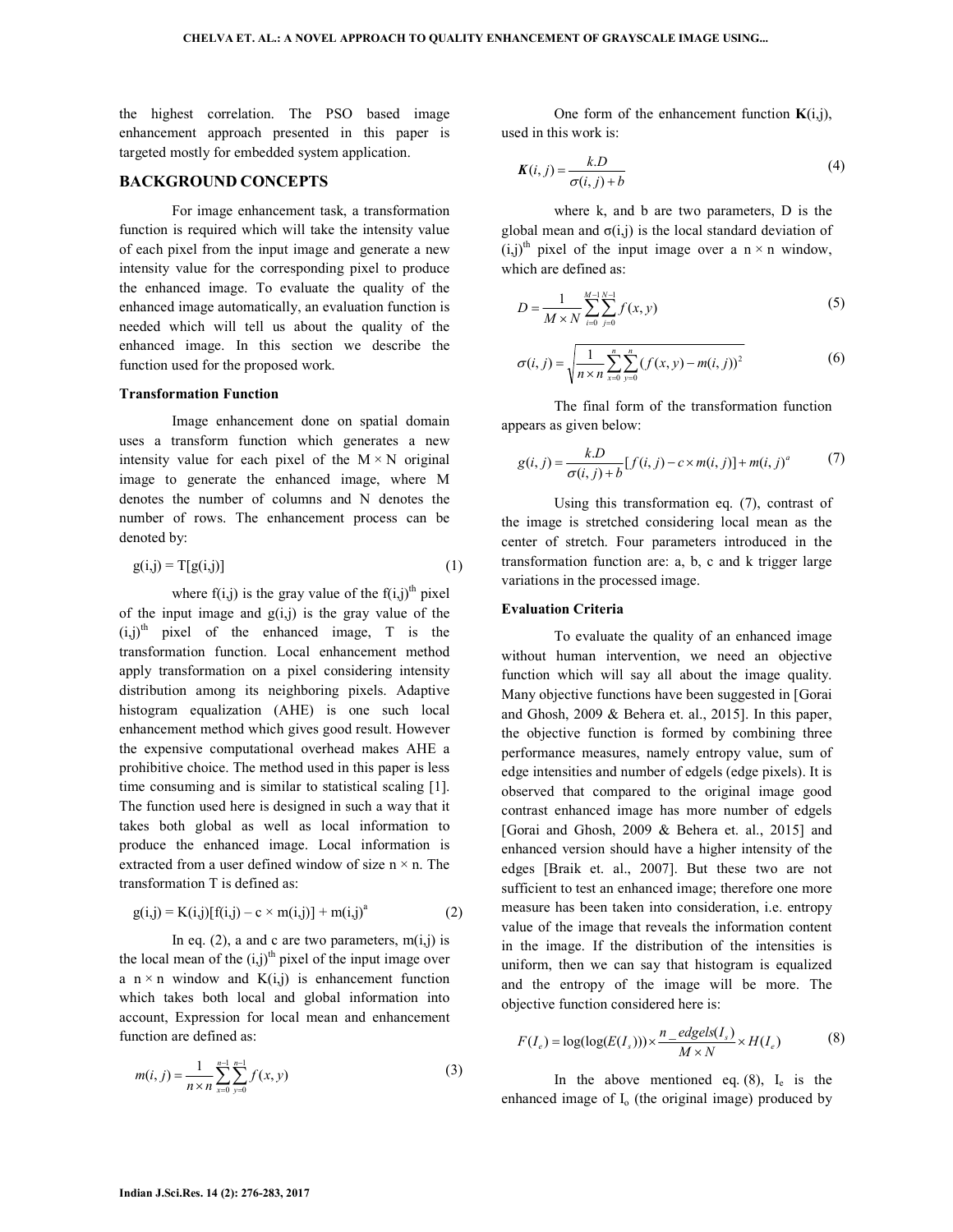the transformation function defined in eq. (7). In the above equation eq. (8), the edges or edgels can be detected by many efficient edge detector algorithms such as Sobel, Laplacian, Canny, etc. In this paper work, Sobel is used as an automatic threshold detector. After using Sobel edge operator we produce a Sobel edge image  $I_e$  on the produced enhanced image  $I_e$ .  $E(I_s)$  is the sum of  $M \times N$  pixel intensities of Sobel edge image  $I_s$ . n edgels $(I_s)$  is the number of pixels in Sobel edge image I<sub>s</sub>, whose intensity value is above a threshold in the Sobel edge image. Based on the histogram, entropy value is calculated on the enhanced image  $I_e$  as:

$$
H(I_e) = -\sum_{i=0}^{255} e_i
$$
 (9)

where  $e_i = h_i \log_2(h_i)$  if  $h_i \neq 0$  otherwise  $e_i = 0$ , and  $h_i$  is the probability of occurrence of  $i<sup>th</sup>$  intensity value of I<sub>e</sub> image.

#### **PARTICLE SWARM OPTIMIZATION (PSO)**

 PSO originally proposed by Kennedy and Eberhart [1995] is a novel evolutionary algorithm modelled after the flocking behaviour of birds. In PSO scheme, a swarm of birds (called particles) represents the solution space where each particle represents a candidate solution to the problem, characterised by its position vector **x** and velocity vector **v**. The quality or fitness of the solution that each particle implies is denoted by a function of its current position: f(**x**). Particles in PSO follow a very simple mechanism to evolve their behaviour: by trying to match the success of neighbouring particles and their own success achieved. Considering each particle of dimension n and the swarm of size Np, the position and velocity of the  $i<sup>th</sup>$ particle in the swarm,  $i \in [1, Np]$ , at the t<sup>th</sup> generation can be represented as:  $\mathbf{x}_i^t = (x_{i1}^t, x_{i2}^t, ..., x_{in}^t)$  and  $\mathbf{v}_i^t = (v_{i1}^t, v_{i2}^t, \dots, v_{in}^t)$  respectively. Mathematically, the new position and velocity of each bird is represented as:

$$
\mathbf{v}_{i}^{t+1} = \omega^{t} \mathbf{v}_{i}^{t} + c_{1} r_{1} (\mathbf{p}_{i}^{t} - \mathbf{x}_{i}^{t}) + c_{2} r_{2} (\mathbf{g}^{t} - \mathbf{x}_{i}^{t}), \qquad (10)
$$
  

$$
\mathbf{x}_{i}^{t+1} = \mathbf{x}_{i}^{t} + \mathbf{v}_{i}^{t+1} \qquad (11)
$$

where  $r_1, r_2 \in [0,1]$  are uniform random numbers,  $\omega^t$  is the inertia weight at the t<sup>th</sup> iteration that controls the fluidity of the medium in which the bird moves,  $c_1$ and  $c_2$  are the positive acceleration coefficients that controls the convergence by driving the particle towards the local and global best solutions, respectively;  $v^t$  and  $x<sup>t</sup>$  are the velocity and position of the particle at the  $t<sup>th</sup>$ iteration; **p** and **g** are respectively the particle's personal and global best position attended so far. The rule for updating  $\bf{p}$  of i<sup>th</sup> particle in  $t^{\text{th}}$  iteration is as follows:

$$
\mathbf{p}'_i = \begin{cases} \mathbf{p}'_i^{-1} & \text{if } f(\mathbf{x}'_i) > f(\mathbf{p}'_i) \\ \mathbf{x}'_i, & \text{otherwise} \end{cases}
$$
 (12)

The value of  $g$  of the swarm in  $t<sup>th</sup>$  iteration is obtained as:

$$
\mathbf{g}' = \begin{cases} \min_{\mathbf{g}'} f(\mathbf{p}'_i) \Big|_{i=1}^{NP} & \text{if } \min f(\mathbf{p}'_i) \le f(\mathbf{g}'^{-1})\\ \mathbf{g}'^{-1}, & \text{otherwise} \end{cases} \tag{13}
$$

| EGIN                                                |
|-----------------------------------------------------|
| INITIALIZE parameters;                              |
| FOR each porticle                                   |
| INITIALIZE particle position and particle velocity; |
| <b>END</b>                                          |
| DO.                                                 |
| FOR each particle                                   |
| CALCULATE fitness value;                            |
| IF (the fitness volue is better than                |
| the best fitness volue (pRest) in history)          |
| set current value as the new pBest;                 |
| <b>EMD</b>                                          |
| SELECT the particle with the best fitness value     |
| of all the porticles as the great;                  |
| FOR each particle                                   |
| CALCULATE particle velocity;                        |
| UPDATE particle position;                           |
| <b>END</b>                                          |
| WHILE (TERMINATION CONDITION not satisfied)         |
| EMD                                                 |

**Figure 1: Pseudo Code Algorithm for the PSO** 

 The pseudo code algorithm and the flowchart of the PSO as an aid to understanding functioning of the algorithm is given below in Fig. 1 and Fig. 2, respectively:



**Figure 2: Flowchart for the PSO**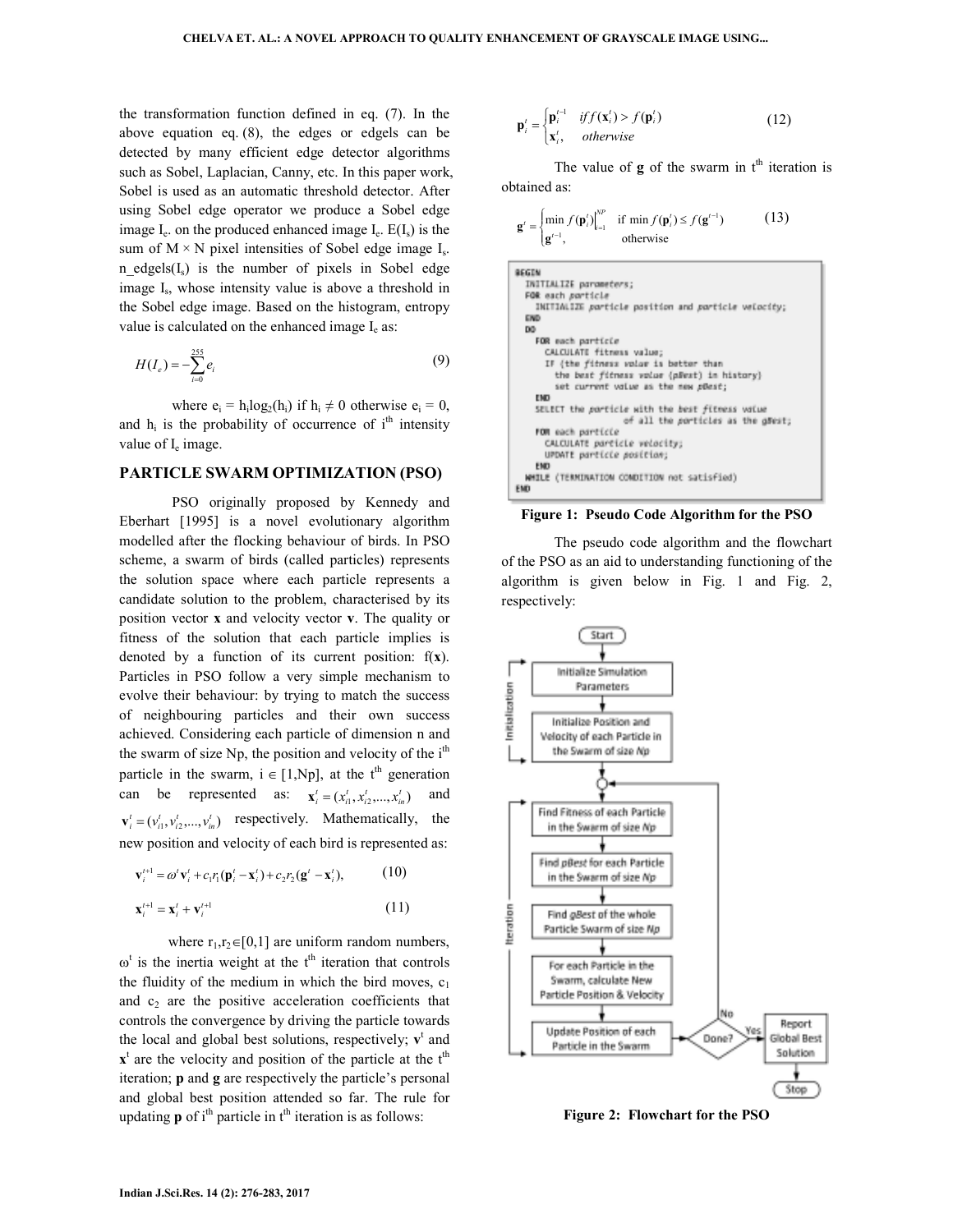## **PSO BASED PROPOSED IE METHODOLOGY**

 To produce an enhanced image a transformation function defined in eq. (7) is used, which incorporates both global and local information of the input image. The function also contains four parameters namely a, b, c, and k which are used to produce diverse result and help to find the optimal one according to the objective function. These four parameters have their defined range which is mentioned in the parameter setting section. Now our aim is to find the best set of values for these four parameters which can produce the optimal result and to perform this work PSO is used. P number of particles are initialized, each with four parameters a, b, c, and k by the random values within their range and corresponding random velocities. It means position vector of each particle X has four components a, b, c, and k. Now using these parameter values, each particle generates an enhanced image. Quality of the enhanced image is calculated by an objective function defined

#### **Parameter Setting for PSO Algorithm**

 The result of PSO algorithm is very much parameter dependent. Fine tuning of the parameters can provide better result than other optimization algorithms. Parameter  $\omega$  used in eq. (10) is called the inertia weight. Maximum and minimum value for ω is set to two and zero respectively, which is same for all particles. The process starts with maximum inertia value and gradually reduces it to minimum. Therefore initially inertia component is big and explore larger area in the solution space, but gradually inertia component becomes small and exploit better solutions in the solution space. Inertia value ω is calculated as:

$$
\omega' = \omega_{\text{max}} - \frac{\omega_{\text{max}} - \omega_{\text{min}}}{t_{\text{max}}} \times t \tag{14}
$$



**Figure 3: PSO based Image Enhancement Algorithm** 

Parameters  $c_1$ , and  $c_2$  are positive acceleration constants, given a random number in the range [0,2]. Throughout the lifetime of a particle, these parameter values are fixed for each particle.  $r_1$  and  $r_2$  are random numbers in the range [0,1] and varies for each component of the particles in every generation (i.e., during each iteration).

 In this work there are four problem specific parameters, a, b, c and k. The range for these parameters are the same for all, i.e., in the range [1,5].  $a \in [0.5, 1.5], b \in [0, 0.5], c \in [0, 1]$  and  $k \in [0.5, 1.5].$ We have changed the range for parameter  $b$  as that range does not produce good result. It has been observed that small value for  $b$  stretch the intensity in a large amount. So, after normalizing those intensity values between [0,255] to display the image, it becomes very discritized and the originality of the image is lost. So, we increase the range to overcome this specific problem, and the range is fixed to  $[1,(D/2)]$ , where D is the global mean of the original image.

## **RESULTS ANALYSIS**

 In this section, we present the experimental results for evaluating the efficiency of the proposed automatic image enhancement method. The implementation of the proposed algorithm is done in MATLAB 7.8 using a computer with Intel i3 Processor (2.20GHz) and 4 GB RAM. For getting the experimental result from the simulation study of the proposed method, we have considered three sample test images which include image taken in indoor as well as outdoor.

 Figures below show variety of source (fig. 4, 6 and 8) and enhanced images (fig. 5, 7, and 9) chosen for conducting the simulation study. Plots presented in figures 10, 11 and 12 represents their corresponding improvement in fitness value.



**Figure 4: Source Image-1 Figure 5: Output Image-1**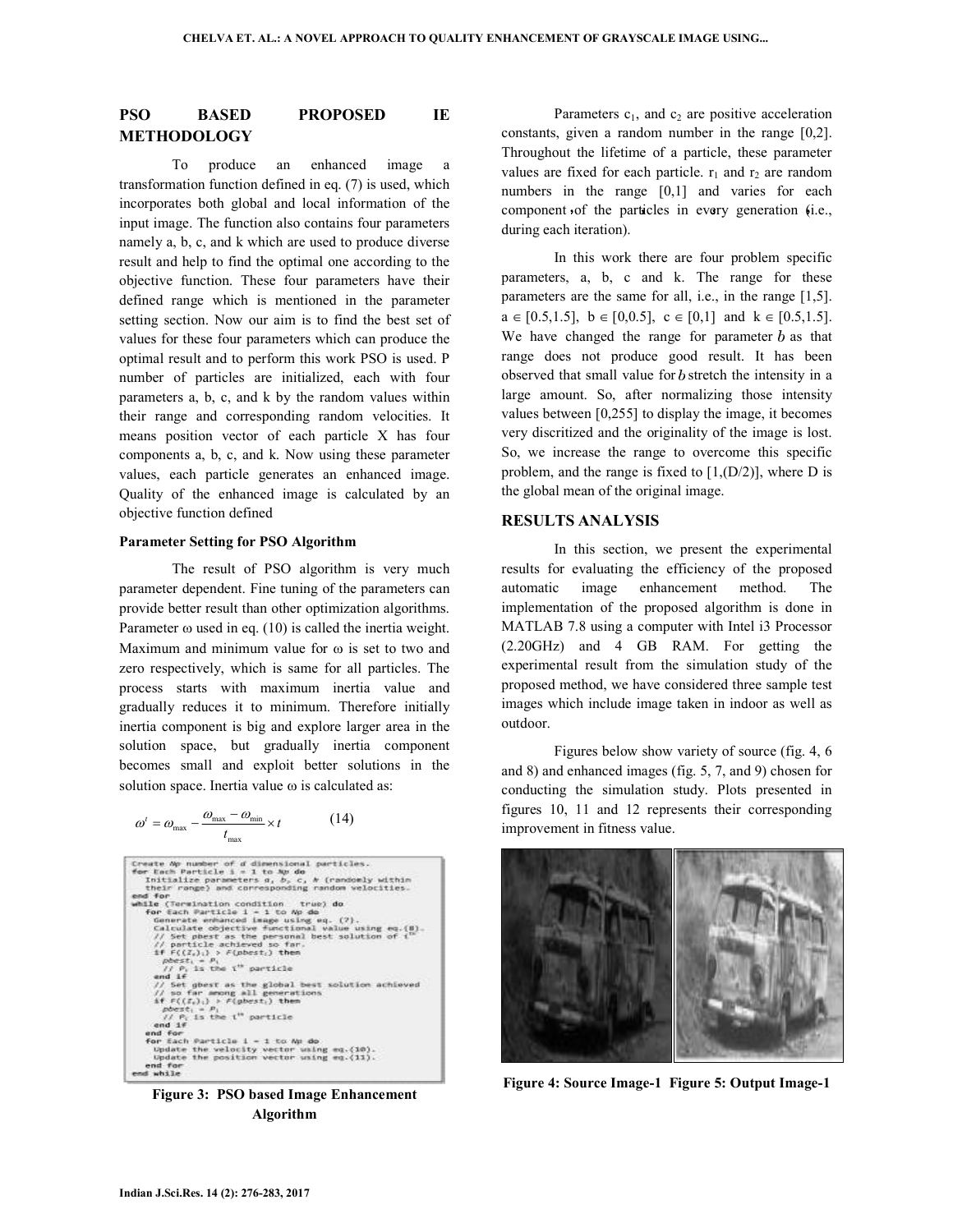

 **Figure 6: Source Image-2 Figure 7: Output Image-2** 



 **Figure 8: Source Image-3 Figure 9: Output Image-3** 

 Performance of the simulation was studied from the improvement in the objective function as well from the visual enhancement. For the parametric study of performance, variance in the intensity of neighbouring value pixel over an image block of  $n \times n$ window with  $n = 3$  was taken in both input image and enhanced image. Fast rise and stabilization in the fitness value as shown in the fitness versus iteration plots (fig. 10, 11 and 12) indicates effectiveness of the proposed approach. From the visual analysis of the enhanced image against their corresponding input images appropriately matches with the performance plots.

 In the execution of program we basically have taken in average 50 populations and 50 iterations to execute the operation. Results of simulation has established that a fast rise in fitness value (as low as 4 iterations) can make it suitable for implementation in low speed and low memory foot-print embedded processor environments.

 The result of simulation shows the input image along with the enhanced image as well as the performance plots. The performance plot represents the number of iteration in x axis and the fitness values in y axis.



**Figure 10: Image Enhancement Performance Plot-1** 



**Figure 11: Image Enhancement Performance Plot-2** 



**Figure 12: Image Enhancement Performance Plot-3 CONCLUSION** 

 In this paper, a have introduced a new approach to achieve automatic image enhancement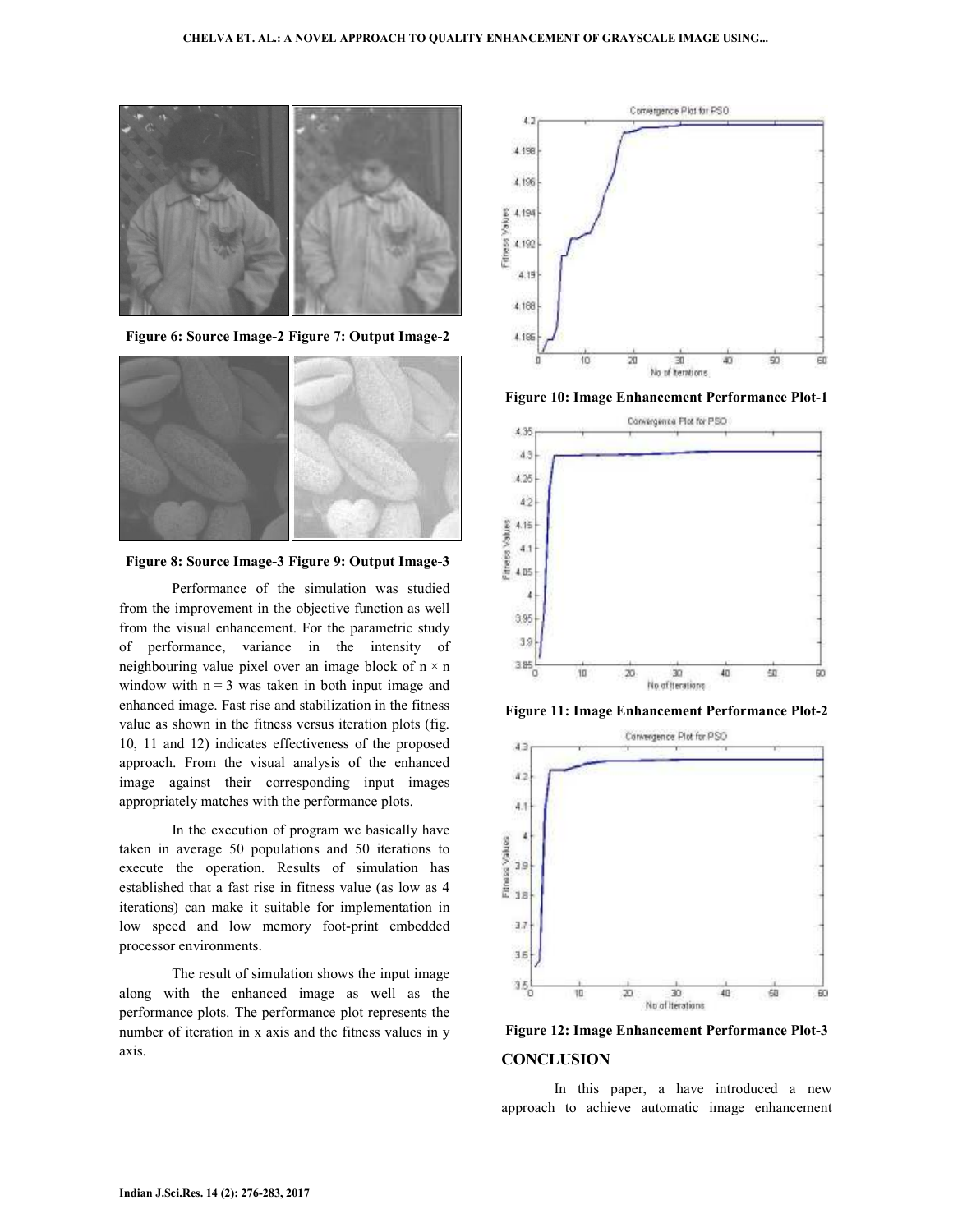using real-coded weight adjusted PSO, implemented by specifying a suitable fitness function proportional to the number and intensity values of the edgel pixels and to the entropic measure of the image. The objective of the algorithm was to maximize the total number of pixels in the edges thus being able to visualize more details in the images. The algorithm is tested on three selected images. The results obtained are tabulated and compared with the results obtained using other traditional and evolutionary approaches. It is clear from the obtained results that the proposed PSO based image enhancement is better than other image enhancement techniques implemented using other approaches in terms of both quality of the solution and computational efficiency. The proposed PSO based image enhancement scheme may be extended in several ways, such as: fine tuning of the PSO parameters in order to reduce the number of particles and reducing the maximum number of iterations. Another extension is to code local parameters of the method that applies to each neighbourhood.

### **REFERENCES**

- Gorai A. and Ghosh A., 2009. "Gray-level Image Enhancement by Particle Swarm Optimization," Proceedings of the Conference of IEEE World Congress on Nature & Biologically Inspired Computing, pp.72-77.
- Kaur A. and Kaur M., 2015. "Review of Image Processing- Introduction to Image Enhancement Techniques using Particle Swarm Optimization," International Journal of Artificial Intelligence and Applications for Smart Devices, **3**(1):15-20.
- Singh N., Kaur M. and Singh K.V.P., 2017. "Parameter Optimization In Image Enhancement Using PSO," American Journal of Engineering Research, **2**(5):84-90.
- Braik M., Sheta A. and Ayesh A., 2007. "Image Enhancement Using Particle Swarm Optimization," Proceedings of the World Congress on Engineering 2007 Vol I, WCE 2007, July 2 - 4, 2007, London, U.K.,
- Behera S.K., Mishra S. and Rana D., 2015. "Image Enhancement using Accelerated Particle Swarm Optimization," International Journal of Engineering Research & Technology, **4**(3):1049-1054.
- Maini R. and Aggarwal H., 2010. "A Comprehensive Review of Image Enhancement Techniques," Journal of Computing, **2**(3):8-13.
- Gogna A. and Tayalm A., 2012. "Comparative Analysis of Evolutionary Algorithms for Image Enhancement," International Journal of Metaheuristics, **2**(1):80-100.
- Kaur K. and Kaur K., 2015. "Recent Trends Towards Improved Image Enhancement Techniques," International Journal of Advanced Research in Computer Science and Software Engineering, **5**(5):156-162.
- Bedi S.S. and Khandelwal R., 2013. Various Image Enhancement Techniques- A Critical Review, International Journal of Advanced Research in Computer and Communication Engineering, **2**(3):1605-1609.
- Umamageswari D., Sivasakthi L. and Vani R., 2014. "Quality Analysis and Image Enhancement Using Transformation Techniques," International Journal of Advanced Research in Electrical, Electronics and Instrumentation Engineering, **3**(3):298-303.
- Lee M.-C. and Cho S.-B., 2012. "Interactive Differential Evolution for Image Enhancement Application in Smart Phone," Proceedings of the IEEE World Congress Conference on Computational Intelligence, WCCI 2012, June, 10-15, 2012 - Brisbane, Australia, pp.2422- 2416
- Khunger S., Sharma K. and Verma A., 2016. "A Novel Approach for Underwater Image Enhancement," International Journal for Scientific Research & Development, **4**(2):393- 396.
- Nichal A., Kalamkar P., Lokhande A., Patil V. and Salunkhe B., 2013. "A Novel Approach to Medical & Gray Scale Image Enhancement," International Journal of Engineering Research and Applications, **3**(3):653-657.
- Sahani M., Rout S.K., Satpathy L.M. and Patra A., 2015. "Design of an Embedded System with Modified Contrast Limited Adaptive Histogram Equalization Technique for Real-Time Image Enhancement," Proceedings of the International Conference on Communications and Signal Processing (ICCSP)-2015, 2-4 April, 2015, pp.332-335
- Chen J. S., Moon Y. S. and Fong K. F., 2004. "Efficient Fingerprint Image Enhancement for Mobile Embedded Systems," Lecture Notes in Computer Science, LNCS 3087, **3087**:146-157.